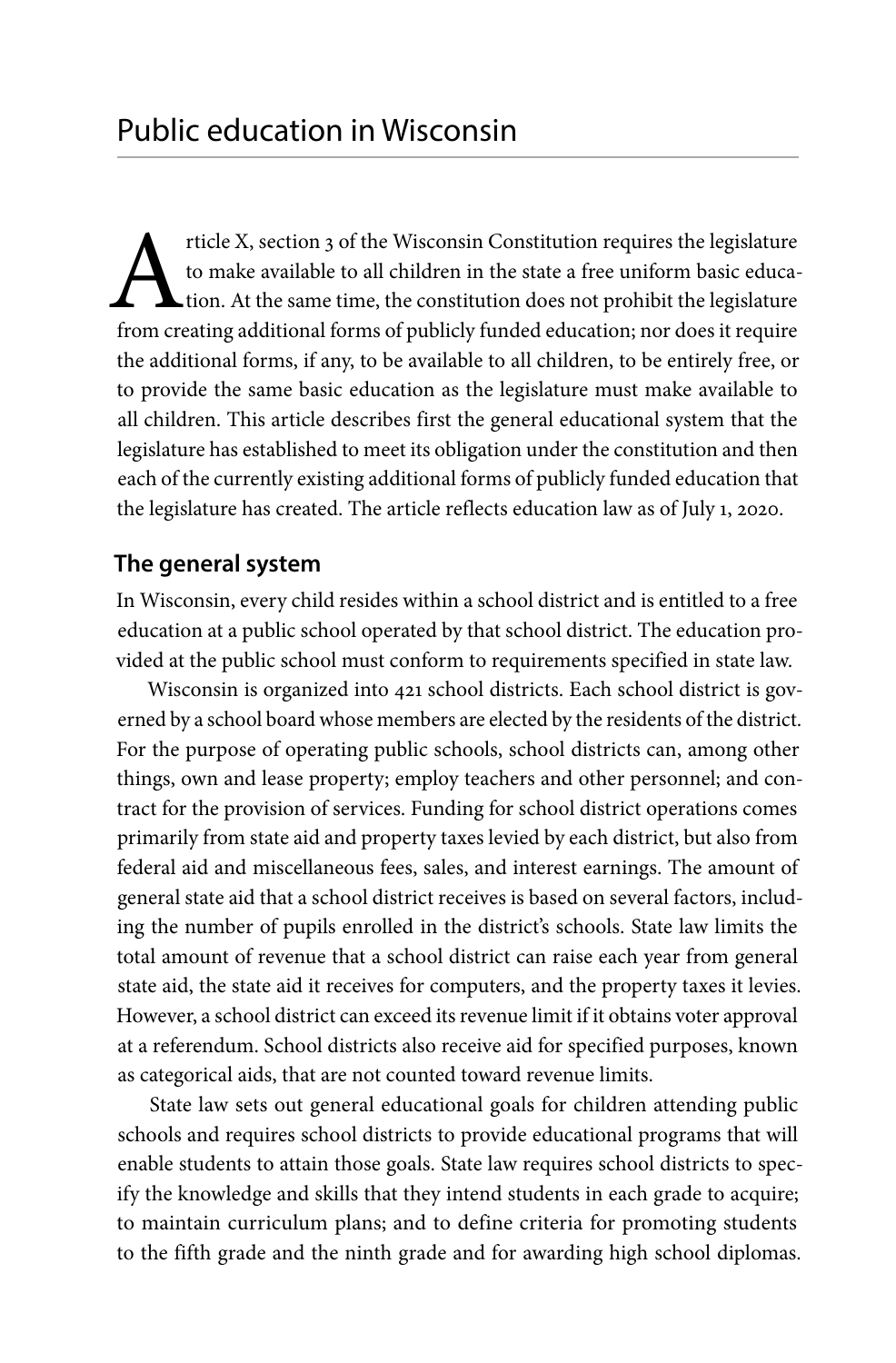It requires school districts to schedule a minimum number of hours of direct student instruction in each grade. And it requires school districts to ensure that every teacher and professional staff member holds a certificate, license, or permit to teach issued by the state Department of Public Instruction (DPI), unless that teacher is a faculty member at an institution of higher education teaching in a high school. Within these parameters, and subject to further requirements, school districts have discretion to determine the specifics of their educational programs and policies.

Additional requirements under both state and federal law apply to how school districts provide education to children with disabilities. A school district must identify, locate, and evaluate children with disabilities who reside in the district. It must develop an individualized education program (IEP) for each child with a disability that describes the special education and related services that the child needs to make appropriate progress. As long as the child is enrolled in the district, the district must regularly reevaluate the child, review and revise the IEP, and offer the child an educational setting in which it will implement the IEP. In addition, the school district must make special education and related services available to a child with a disability beginning in the year the child turns three years old and continuing through the year in which the child turns 21.

For state oversight purposes, school districts are required to report various kinds of information to DPI and to administer annually certain standardized tests to public school students in specific grades. In addition, DPI is required to publish an annual report, called the school and school district accountability report, which evaluates the performance of every public school and school district. (The individual evaluations in the report are called school or school district "report cards.")

# **Additional forms of publicly funded education**

#### **FULL-TIME OPEN ENROLLMENT PROGRAM**

Under the Full-Time Open Enrollment Program (open enrollment), a child can attend a public school in a school district other than the one in which the child resides. For each open enrollment student, the state transfers to the nonresident school district a set amount from the state aid that is allocated for the student's resident school district. This transfer is greater for students with disabilities and may vary based on the actual costs incurred to educate the student.

In most cases, a child must apply to participate in the open enrollment program in the school year preceding the school year for which the application is made. The nonresident school district in which the child wishes to enroll cannot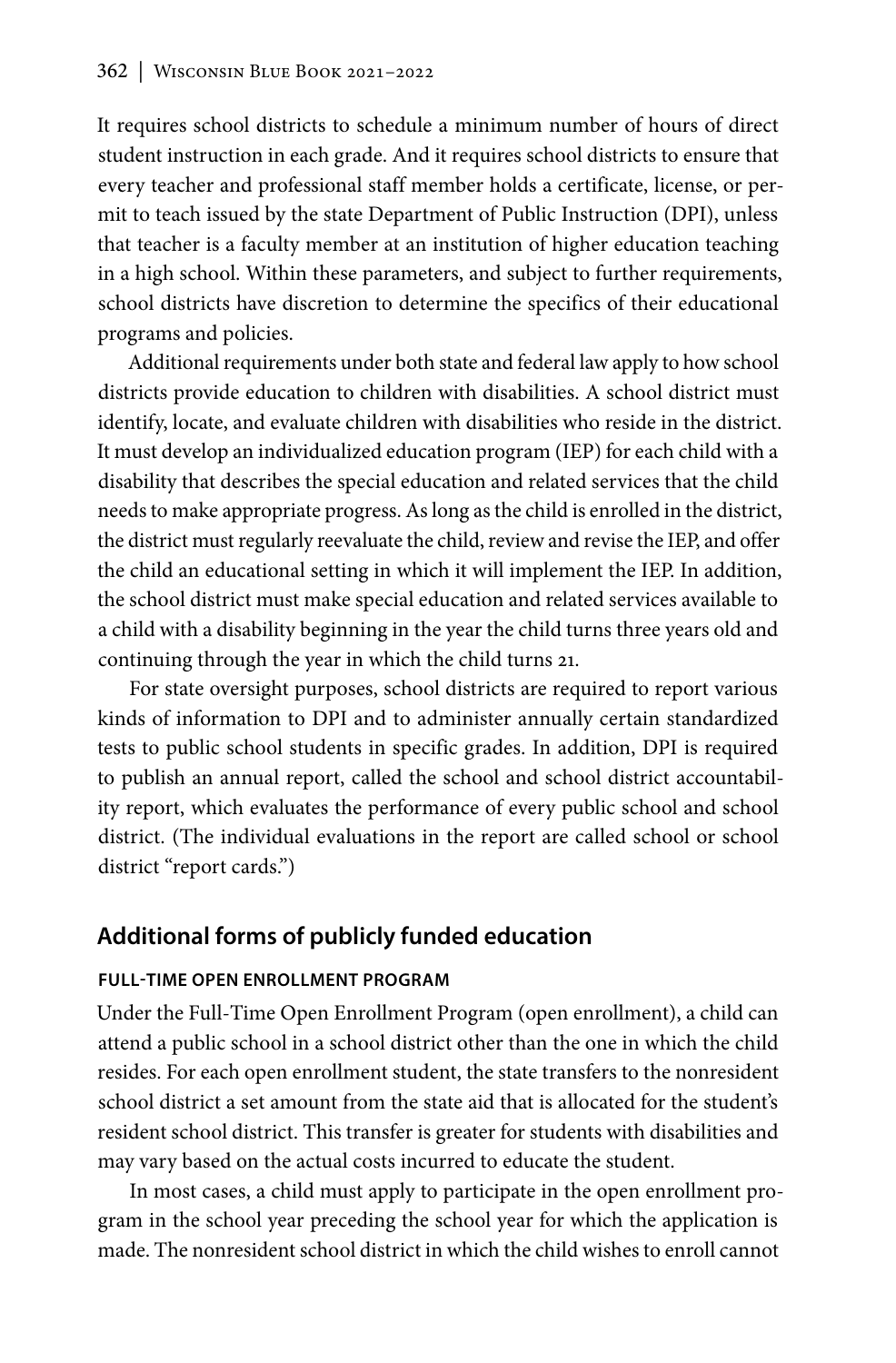deny the application except for certain reasons, such as that the nonresident school district does not have space for additional students; that the nonresident school district does not provide the special education or related services specified in the IEP of an applicant who is a child with a disability; that the child has been habitually truant from the nonresident school district in a prior school year; or that the child has been expelled from any school district in the previous three years because of specific behaviors. Under special circumstances, a child can apply to participate in the program immediately.

The nonresident school district must afford an open enrollment student the same educational opportunities and programs as it affords a student who resides in the district. If the open enrollment student is a child with a disability, the nonresident school district assumes, in place of the resident school district, the duties under state and federal law that apply to the education of such children. The parent, rather than the school district, is responsible for providing transportation to and from school for an open enrollment student who is not a child with a disability. However, parents can apply to DPI for financial assistance based on need.

### **PART-TIME OPEN ENROLLMENT PROGRAM**

The Part-Time Open Enrollment Program allows a student who is attending a public high school to take up to two courses at one time in a public school in a nonresident school district. The student's resident school district may deny the student's application if the school district determines that the course conflicts with the IEP of a student with a disability. The student's resident district can also deny an application if the cost of the course the student wishes to take would impose an undue financial burden on the district. Lastly, a resident school district can reject an application for a course that does not satisfy graduation requirements in the resident school district.

In general, the resident school district pays the nonresident school district for a course that the student takes under part-time open enrollment. The amount of the payment is based on the total number of hours of instruction provided to the student in the particular course. Parents are responsible for transporting their student to and from the school in the other school district, unless a course is being taken to implement the student's IEP. Parents can apply to DPI for financial aid to offset the cost of transportation based on need.

### **EARLY COLLEGE CREDIT PROGRAM**

The Early College Credit Program (ECCP) allows a student who is attending public or private high school to take college courses at a University of Wisconsin System institution, a tribally controlled college, or a private, nonprofit institution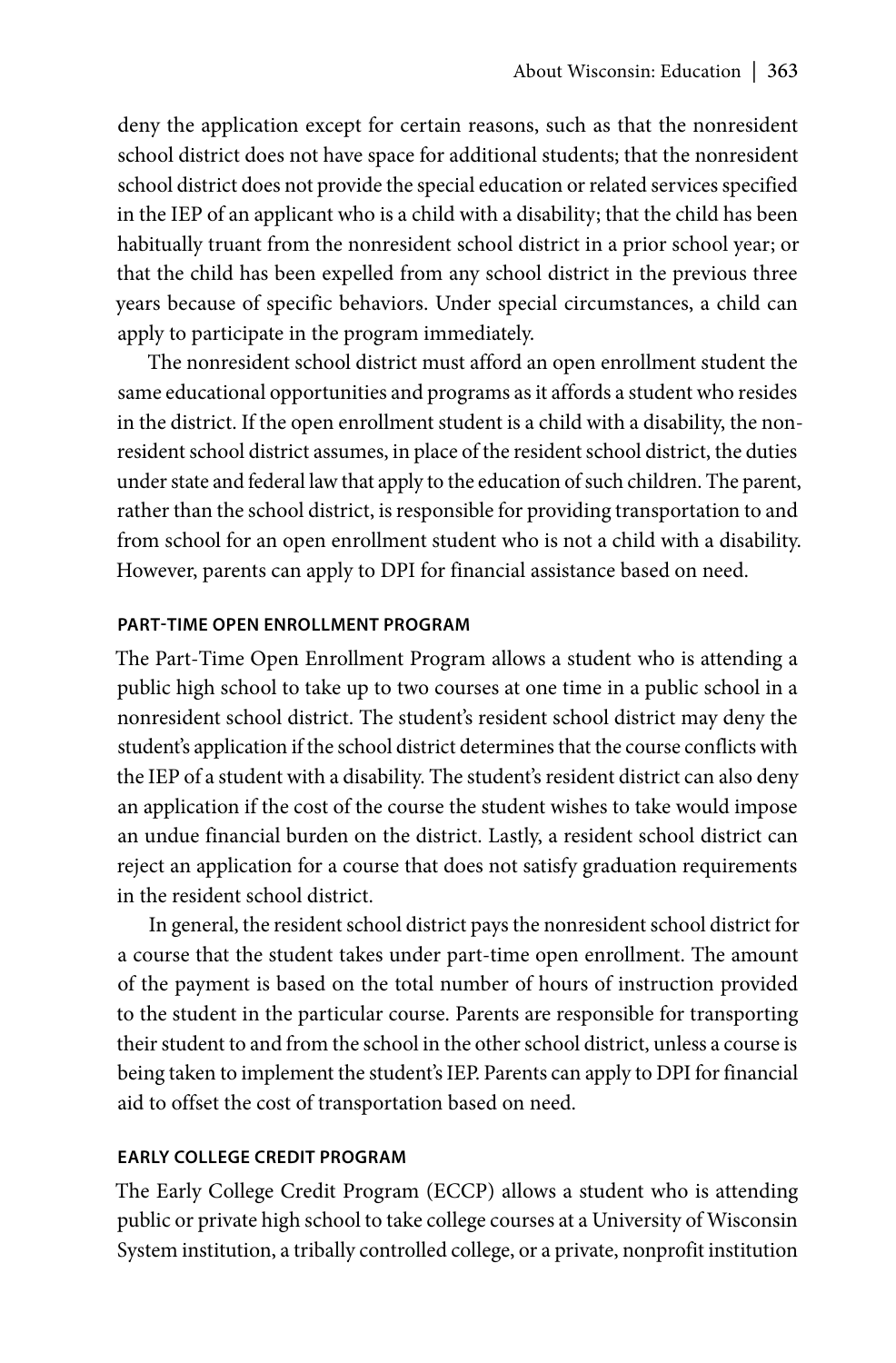of higher education in Wisconsin. A student can indicate on their application whether they want to take the class for high school credit, college credit, or both. The ECCP does not include courses taken at a public or private high school for college credit, commonly known as dual enrollment.

If the course a student takes is for high school credit, and if the course is not comparable to a course offered by the school district or private school, then the student pays nothing. The Department of Workforce Development and the school district or private school split the cost. The student pays for each course that the student takes for college credit only, although this cost is reduced. The student also pays for each course that the school board or private school governing board finds to be comparable to an existing course at the student's school, or that the student does not successfully complete. Parents are responsible for providing transportation to and from courses under the ECCP, but can apply to DPI for financial assistance based on need.

## **TECHNICAL COLLEGE DUAL CREDIT**

Wisconsin allows students who are attending a public school in grade 11 or 12 to take courses at a technical college. If the course is taken for high school credit and if the course is not comparable to a course at the student's high school but is eligible for credit, then the district will pay for the student's tuition, fees, and books. Parents are responsible for providing transportation to and from courses at the technical college, unless a course is being taken to implement a student's IEP. If a student with a disability applies to the program, they may be denied if the cost of their participation would impose an undue burden on the school district.

### **CHARTER SCHOOLS**

A charter school is a type of public school that is operated by an organization that contracts with an entity that the legislature has empowered to authorize charter schools. Currently, all school districts and several other entities have this power. The contract describes the school's educational program and governance structure and specifies the facilities and funds that will be available to it. The authorizing entity can revoke a charter school contract if the charter school operator fails to comply with the terms of the contract. The authorizing entity can also revoke the contract if the children attending the charter school fail to make sufficient progress towards attaining the general educational goals set out in state law for children attending public schools. Like other public schools, charter schools are free to students.

In general, charter schools are largely exempt from state education laws that apply to other public schools. However, charter schools are not exempt from state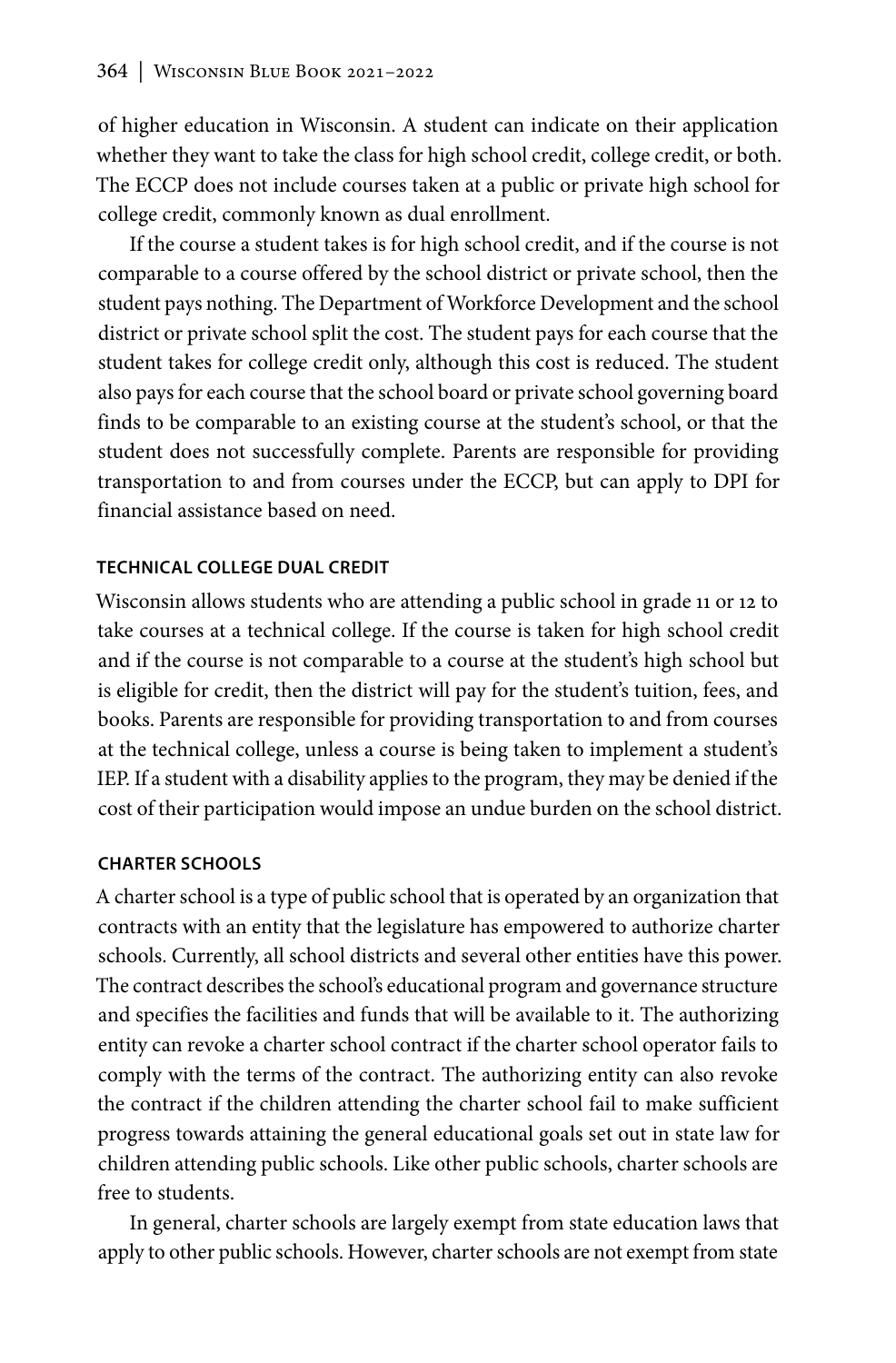education laws that pertain to public health and safety or any law that explicitly applies to charter schools. In addition, all professional employees of a charter school who have direct contact with students or involvement with the instructional program must hold a license or permit to teach issued by DPI, with two exceptions: teachers at virtual charter schools and high school grade teachers who are faculty at an institution of higher learning may not need licenses.

Charter school operators must report the same kinds of information to DPI as school districts and administer the same standardized tests to their students as school districts must administer to students in other public schools. In addition, DPI must include performance evaluations of charter schools in the annual school and school district accountability report.

As public schools, charter schools are subject to federal laws pertaining to education, the education of children with disabilities, and civil rights.

**School district charter schools.** A charter school established by a school district is a public school of that school district, even though the school district does not directly operate the charter school. As a result, a school district charter school is subject to school district policies, except as otherwise negotiated in the charter contract. A student who attends a school district charter school is enrolled in the school district just the same as if the student attended a school that the school district operated directly. The school district receives the same amount of state aid or the same full-time open enrollment transfer payment for the child, and the school district has the same duties to provide special education and related services. However, a school district cannot require a student to attend a charter school and must provide other public school attendance arrangements for a student who does not wish to attend a charter school. A school district that establishes a charter school pays the charter school operator an amount negotiated in the charter contract to operate the charter school.

A school district can also establish a "virtual" charter school, which is a kind of charter school at which all or a portion of the instruction is provided on the Internet. A virtual charter school is considered to be located in the school district that establishes it, even if it has no physical presence there. In contrast to a bricksand-mortar school, it is feasible under the Full-Time Open Enrollment Program for children who reside anywhere in the state to attend a virtual charter school. A teacher for a virtual charter school is not required to have a license from DPI, if the teacher is licensed to teach the grade and subject they are teaching in the state from which the online course is provided.

**Independent charter schools.** Several entities other than school districts can authorize independent charter schools. This includes the chancellors of any institution in the University of Wisconsin System, the City of Milwaukee,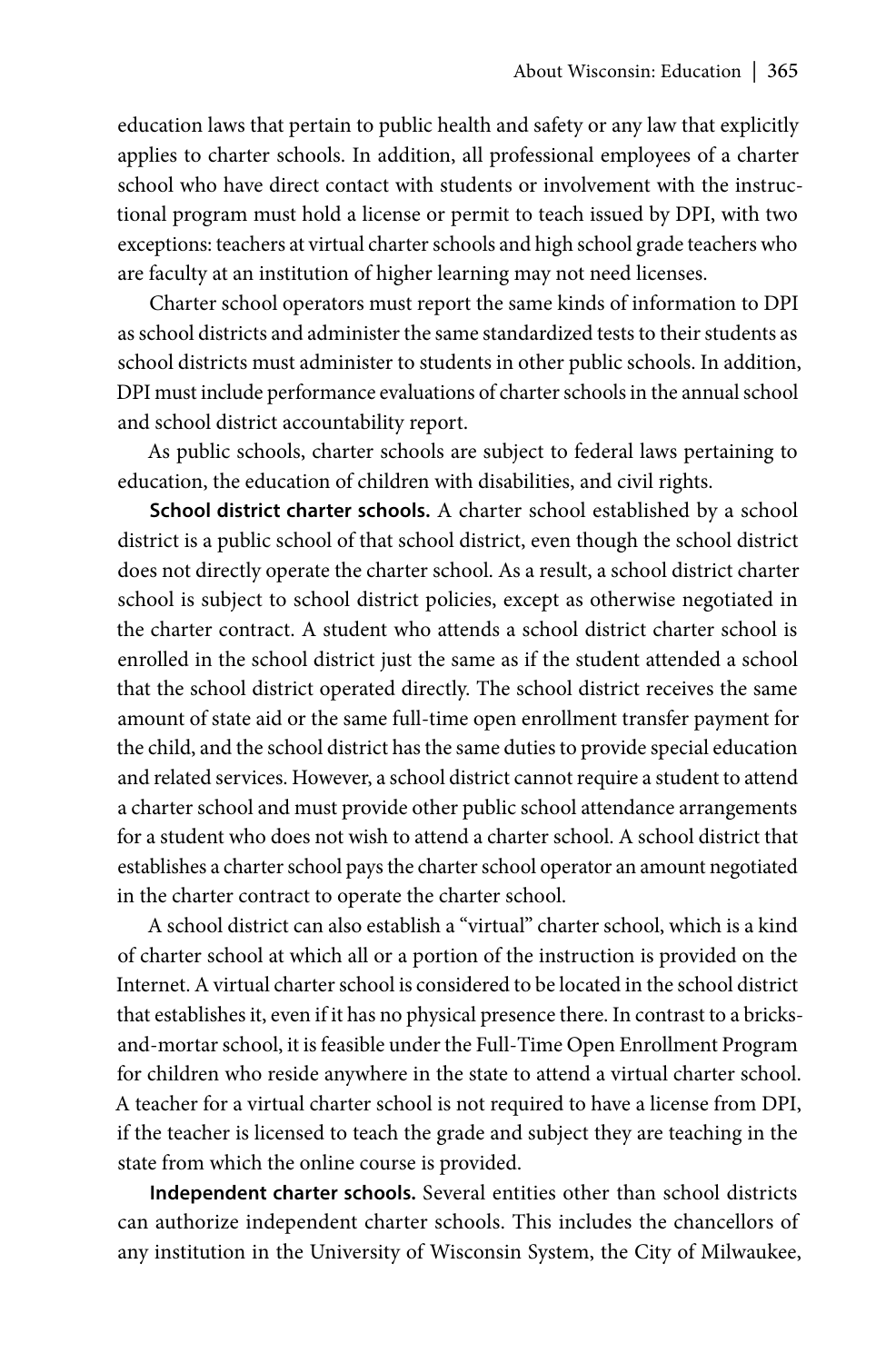any technical college district board, the county executive of Waukesha County, the College of Menominee Nation, the Lac Courte Oreilles Ojibwa Community College, and the Office of Educational Opportunity in the University of Wisconsin System.

An independent charter school established by one of these entities is not part of any school district. Accordingly, an independent charter school is not subject to any school district's policies. If a child with a disability attends an independent charter school, the charter school operator is subject to the same federal laws pertaining to the education of such children as a school district would be and must evaluate the child, develop an IEP, offer the child an educational setting in which it will provide the special education and services specified in the IEP, and regularly reevaluate the child and revise the IEP. None of the chartering entities may establish or contract with a virtual charter school.

The state pays an independent charter school operator a set amount for each student attending the independent charter school. However, for an independent charter school authorized by the College of Menominee Nation or the Lac Courte Oreilles Ojibwa Community College, the per student amount in each school year is tied to a type of federal aid provided to tribal schools.

#### **PARENTAL CHOICE PROGRAMS**

Under a parental choice program (sometimes called a "voucher" program), the state makes a payment to a private school, on behalf of a student's parent, for the student to attend the private school. There are three parental choice programs in Wisconsin: the Milwaukee Parental Choice Program, which has existed since 1989; the Racine Parental Choice Program, which was created in the 2011–13 biennial budget act; and the Statewide Parental Choice Program, which was created in the 2013–15 biennial budget act.

Each of these programs is available to children whose family income, at the time that the child first participates, is below a specified level (three times the federal poverty level for the Milwaukee and Racine programs and 2.2 times that level for the statewide program). A child must reside in the city of Milwaukee to participate in the Milwaukee program, in the Racine Unified School District to participate in the Racine program, and anywhere else in the state to participate in the statewide program. Except in certain circumstances, a child cannot participate in the Racine or statewide program if the child was attending a private school in the previous school year other than as a participant in one of those programs. In addition, a temporary limit has been imposed on the number of children from each school district who can participate in the statewide program. This limit was 5 percent of a school district's student membership in the 2020–21 school year.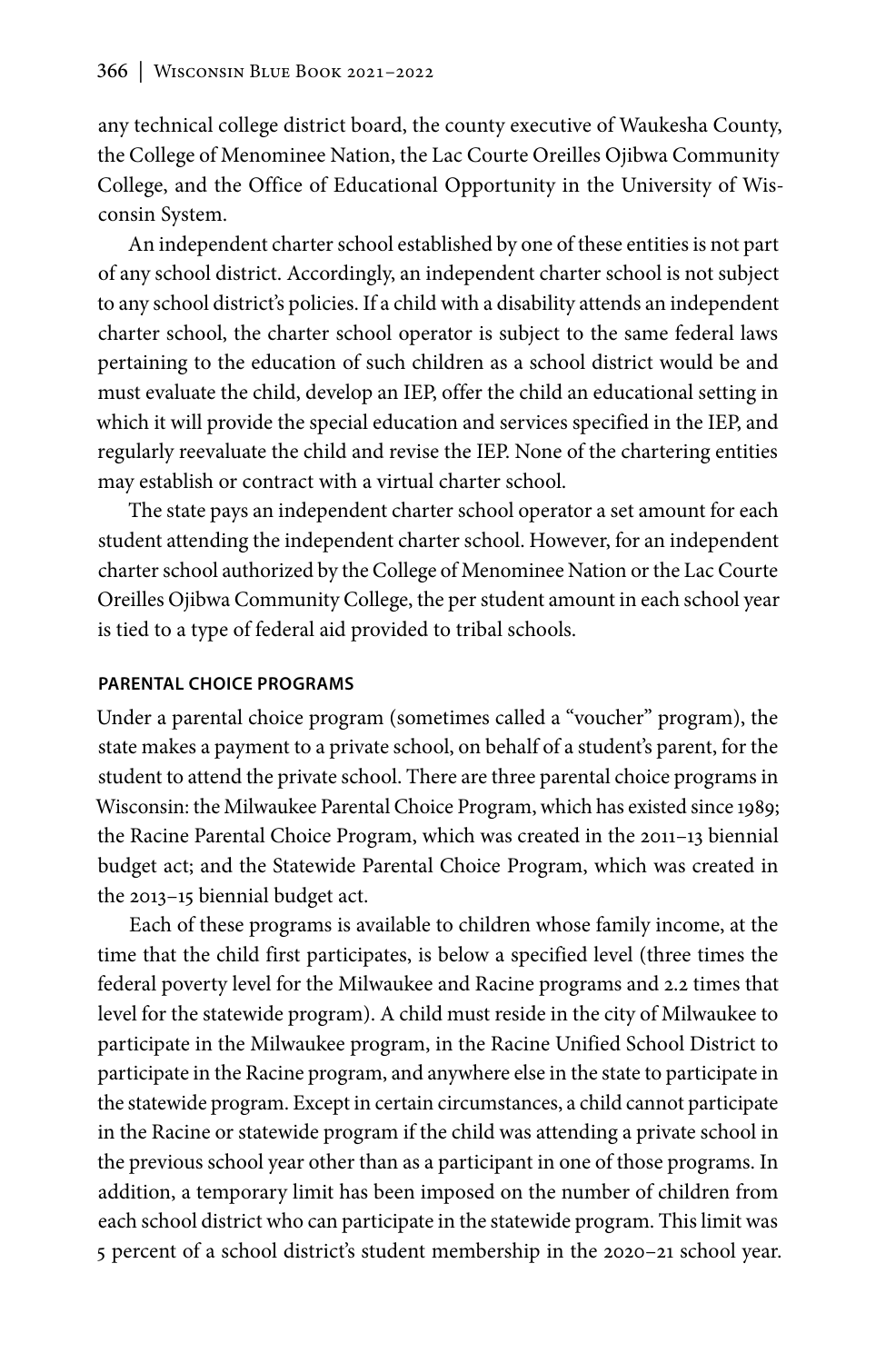The limit increases by one percentage point each school year until the 2025–26 school year and ceases to apply after that.

A private school that wishes to participate in a parental choice program must report to DPI, by the January 10 preceding each school year of participation, the number of spaces it has for choice students and pay an annual fee. Additional requirements apply to a private school that has been in continuous operation in this state for less than 12 consecutive months or provides education to fewer than 40 students divided into two or fewer grades.

A student who wishes to participate in a parental choice program must apply to a participating private school during specific enrollment periods. The private school may reject an applicant only if the spaces it has for choice students are full. If a private school rejects an application, the applicant can transfer his or her application to another participating private school. A private school must generally accept applicants on a random basis, but may give preference to applicants who participated in a parental choice program in the previous school year, siblings of such applicants, and siblings of applicants whom the private school has accepted for the current school year on a random basis.

A participating private school must satisfy all state health and safety laws and codes that are applicable to public schools and federal laws prohibiting discrimination on the basis of race, color, or national origin. It must satisfy at least one of four achievement standards to continue participating in the program, and it may not require a choice student to participate in any religious activity. The private school must also provide a prescribed minimum number of hours of direct student instruction in each grade. Additionally, all of the private school's teachers and administrators must have a bachelor's or higher degree, or a license issued by DPI, unless they are only teaching or administrating rabbinical courses.

Participating private schools must report the same kinds of information to DPI as school districts must report, but only with respect to the choice students attending them. They must also administer the same standardized tests to their choice students as school districts must administer to public school students. In addition, DPI must include an evaluation of each participating private school's performance with respect to its choice students in the annual school and school district accountability report.

A private school cannot charge tuition to a choice student unless the student's family income exceeds a set percentage of the federal poverty line. A private school can charge a choice student fees related to certain expenses (such as social and extracurricular activities, musical instruments, meals, and transportation) but cannot take adverse action against a choice student or the student's family if the fees are not paid.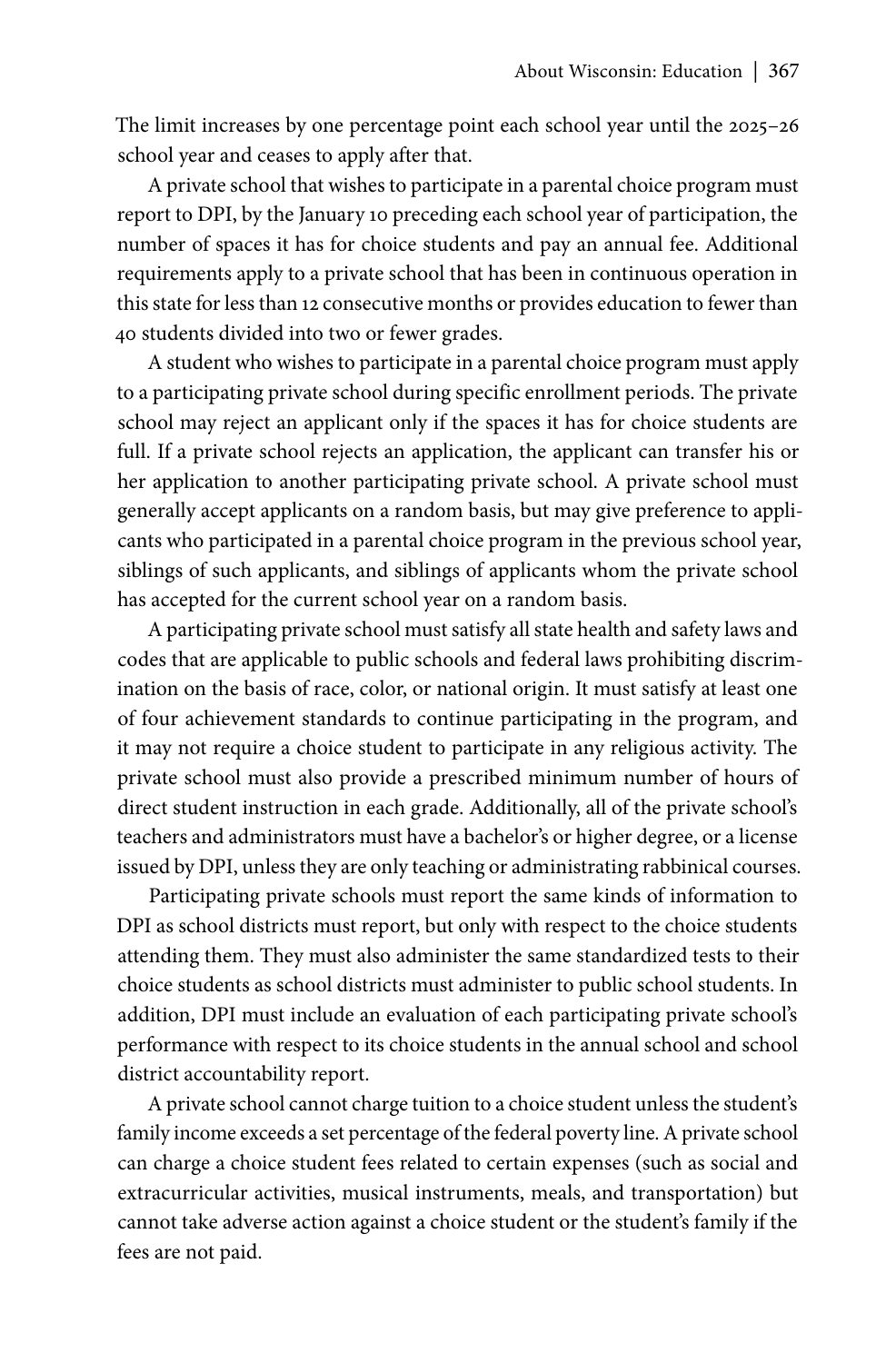#### **SPECIAL NEEDS SCHOLARSHIP PROGRAM**

Under the Special Needs Scholarship Program, the state makes a payment (the scholarship) to a private school, on behalf of the parent of a child with a disability, for the child to attend the private school. In the 2020–21 school year, the scholarship amount was \$12,977. Beginning in the 2019–20 school year, if a student has participated in the program for a year, the scholarship amount can be the actual costs incurred by the private school in the previous year, if that is greater than the standard scholarship amount. There is no limit on the amount of additional tuition or fees a private school may charge a child who receives a scholarship under the program. A child with a disability is eligible for a scholarship under the program if three conditions are met. First, the child must have an IEP or services plan in effect. (A services plan outlines the services that a school district has agreed to provide to a child with a disability whose parent has enrolled the child in a private school rather than in the school district.) Second, the child's parent or guardian must consent to make the child available for reevaluation upon request of the child's school district of residence. And third, the private school that the child wishes to attend with the scholarship must be accredited or approved as a private school by DPI and must have notified DPI of its intent to participate in the program.

A private school that wishes to participate in the program must notify DPI of the number of spaces it has available for children who receive a scholarship under the program. A participating private school must accept applications under the program on a first-come, first-served basis, but may give preference to siblings of students who are already attending the private school if it receives more applications than the number of spaces it has available.

A participating private school must implement, for each child that receives a scholarship, either 1) the IEP or services plan that the child's school district of residence developed in its most recent evaluation of the child or 2) a modified version of that IEP or services plan agreed to between the private school and the child's parent. The private school must also provide the child with any related services agreed to between the private school and the child's parent that are not included in the child's IEP or services plan. A child with a disability who attends a private school under the program is not entitled to all the special education and related services to which he or she would be entitled under state and federal law if he or she attended a public school.

A participating private school must comply with all health and safety laws that apply to public schools; must provide each child who applies for a scholarship with a profile of the private school's special education program; and must submit to DPI an annual school financial information report.